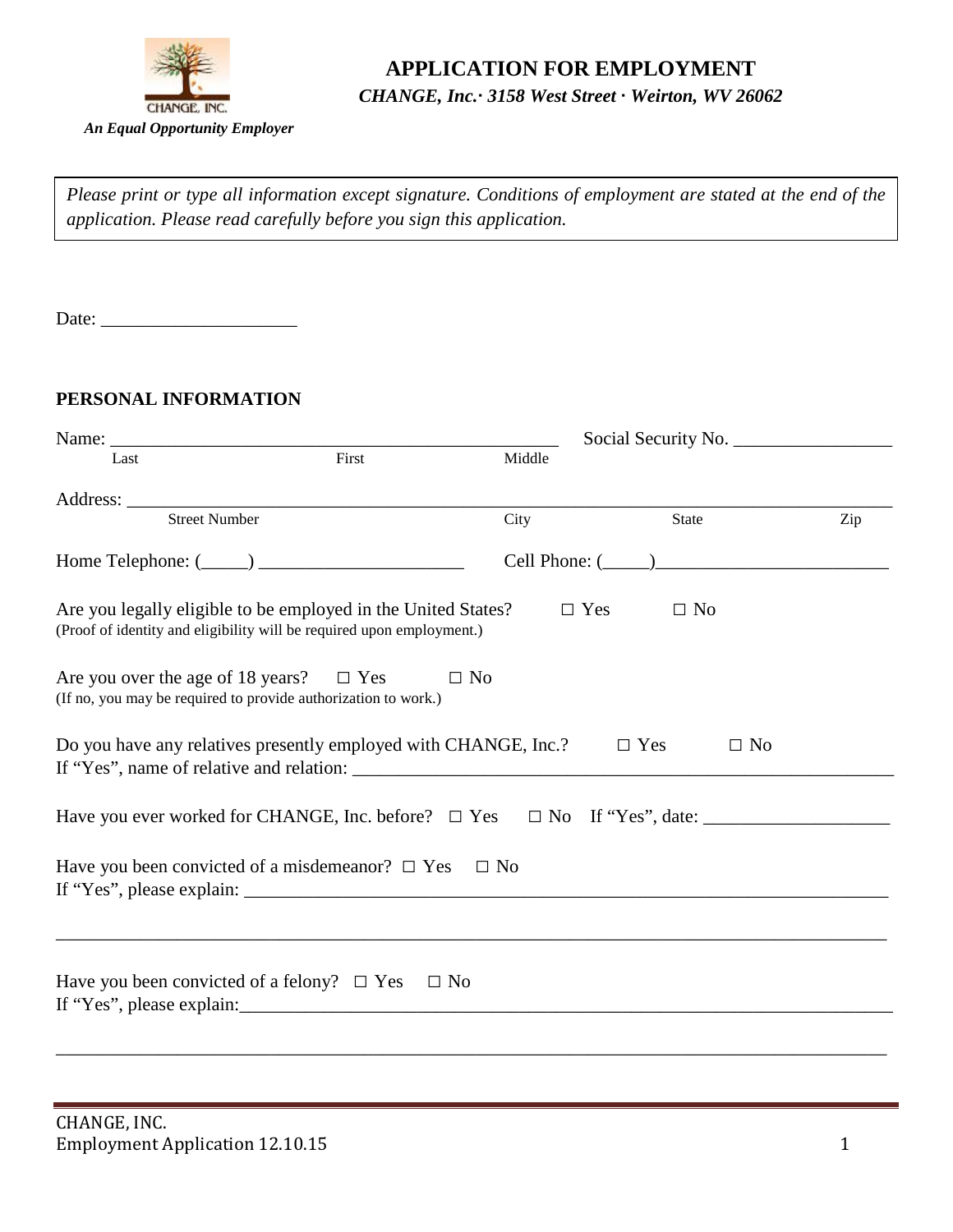#### **EMPLOYMENT DESIRED**

|                                                                                                               | Start Date: |
|---------------------------------------------------------------------------------------------------------------|-------------|
|                                                                                                               |             |
| Are you currently employed? $\Box$ Yes $\Box$ No If "Yes", may we contact your employer? $\Box$ Yes $\Box$ No |             |
|                                                                                                               |             |
| Referral Source: $\Box$ Newspaper $\Box$ Friend $\Box$ Relative $\Box$ Employee $\Box$ Walk-In $\Box$ Other:  |             |

## **EDUCATION**

| <b>TYPE OF</b><br><b>SCHOOL</b> | <b>NAME OF SCHOOL</b> | <b>LOCATION</b><br>(Complete Mailing Address) | <b>YEARS</b><br><b>COMPLETED</b> | <b>DIPLOMA OR</b><br><b>DEGREE RECEIVED</b> |
|---------------------------------|-----------------------|-----------------------------------------------|----------------------------------|---------------------------------------------|
| <b>High School</b>              |                       |                                               |                                  |                                             |
| College                         |                       |                                               |                                  |                                             |
| Graduate                        |                       |                                               |                                  |                                             |
| Professional                    |                       |                                               |                                  |                                             |
| Bus/Trade                       |                       |                                               |                                  |                                             |
| License/Certifications:         |                       |                                               |                                  |                                             |

### **EMPLOYMENT HISTORY** (Begin with most recent.)

| <b>Employer Name:</b>      | Address:            |
|----------------------------|---------------------|
| <b>Last Position Held:</b> | Phone:              |
| Name of Supervisor:        | Reason for Leaving: |
| Period Employed:           | Final Salary:       |
| Duties:                    |                     |
|                            |                     |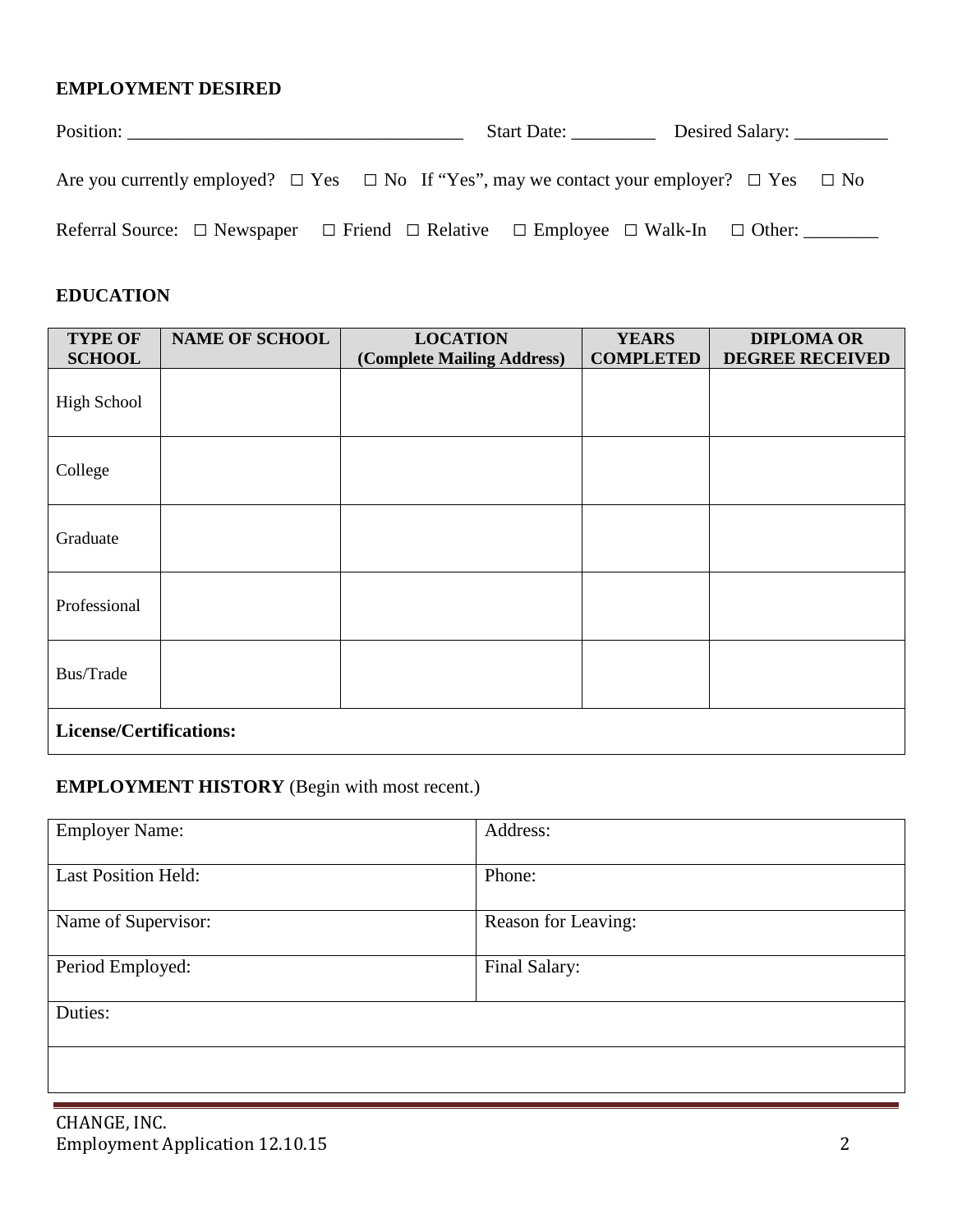## **EMPLOYMENT HISTORY (Continued)**

| <b>Employer Name:</b>      | Address:            |
|----------------------------|---------------------|
|                            |                     |
|                            |                     |
|                            |                     |
| <b>Last Position Held:</b> | Phone:              |
|                            |                     |
|                            |                     |
|                            |                     |
| Name of Supervisor:        | Reason for Leaving: |
|                            |                     |
|                            |                     |
|                            |                     |
| Period Employed:           | Final Salary:       |
|                            |                     |
|                            |                     |
|                            |                     |
| Duties:                    |                     |
|                            |                     |
|                            |                     |
|                            |                     |
|                            |                     |
|                            |                     |
|                            |                     |
|                            |                     |

| <b>Employer Name:</b>      | Address:            |
|----------------------------|---------------------|
| <b>Last Position Held:</b> | Phone:              |
| Name of Supervisor:        | Reason for Leaving: |
| Period Employed:           | Final Salary:       |
| Duties:                    |                     |
|                            |                     |

| <b>Employer Name:</b>      | Address:            |
|----------------------------|---------------------|
| <b>Last Position Held:</b> | Phone:              |
| Name of Supervisor:        | Reason for Leaving: |
| Period Employed:           | Final Salary:       |
| Duties:                    |                     |
|                            |                     |